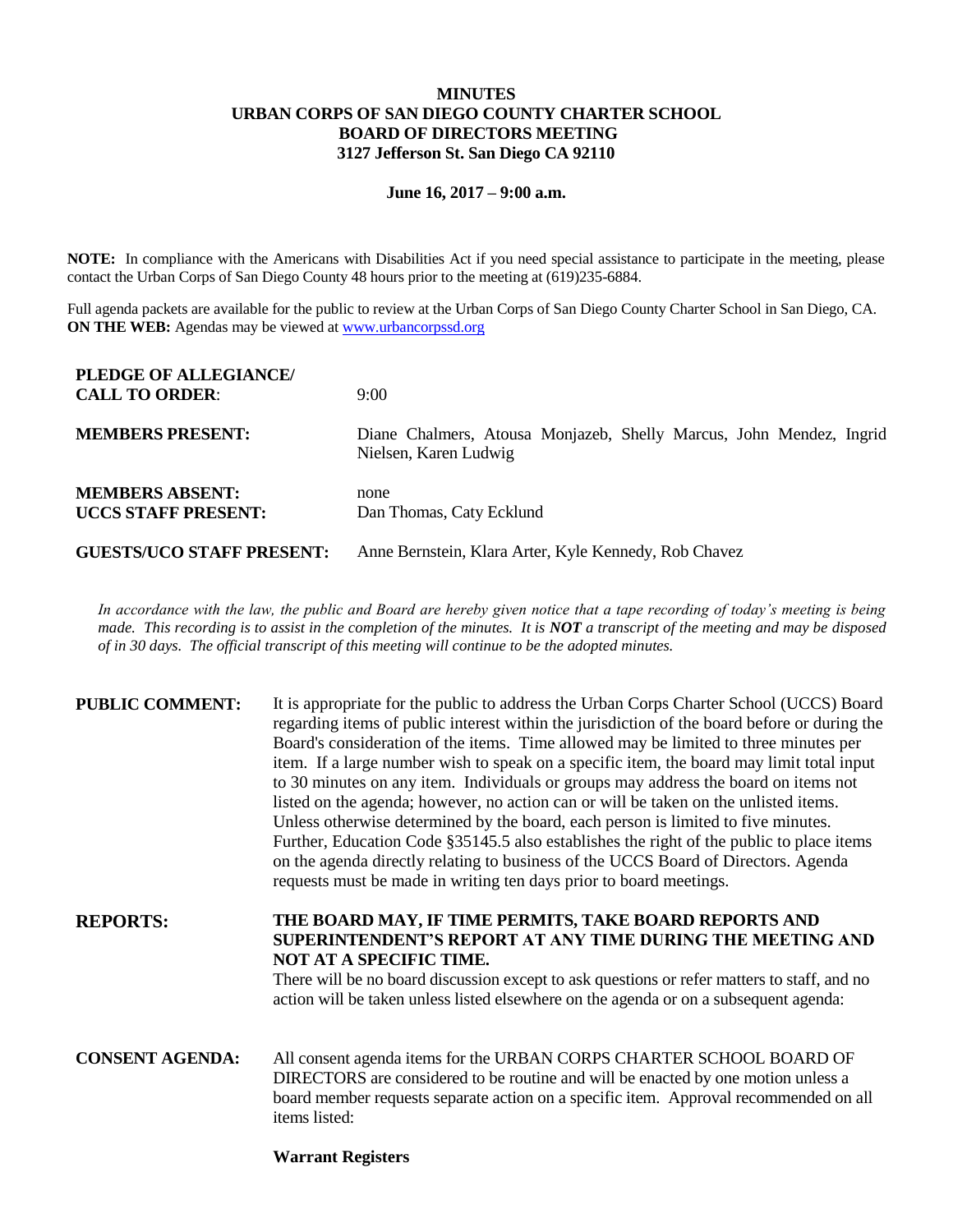#### **Approval of Minutes from the March 17, 2017 meeting**

*Atousa motions to accept the consent agenda; John seconds. Motion carries.*

| <b>INFORMATIONAL</b> | None |
|----------------------|------|
| <b>ITEMS:</b>        |      |

#### **NEW BUSINESS:**

*1. Action Item — Approval of LCAP and Annual Update 2017-2018*

*Dan discusses LCAP Goals and annual update including how goals were met. He highlighted new goals related to recruitment/retention and creating community college and career technical education pathways. John asks about recruitment goals and how they will be met via the Urban Corps (UCO) strategic plan. UCO will share its strategic plan, which includes recruitment, with the UCCS board Chronic absenteeism is down 11% and the dropout rate is down 9% which is well above the 5% annual goal. John asks if we have a specific plan and capacity to deliver services to English language learners. UCO will share its strategic plan with the UCCS board. Shelley motions to accept the LCAP; Atousa seconds the motion, Ingrid recuses herself, and the motion carries.*

*2. Action Item — Approval of Budget for School Year 2017-18*

*Caty discusses the budget explaining ADA has been increased to 245 students. The prop 39 Grant for facilities has been expended and so that revenue is being shown as down. Lottery helps supplement student trips and supplies. Two positions have been replaced and there are two new hires as well as one new classified position and a case manager. The reserve is 15%. Karen motions to accept the budget. Shelley seconds the motion. Ingrid recuse herself. The motion passes.*

- *3. Action Item — Re-Nomination of Board Member Terms for John Mendez, Ingrid Nielsen, and Shelly Marcus The following retroactive nomination was made: Shelley is nominated to the board for 2016 to 2019 term. Ingrid makes the motion; Karen seconds and the motion passes unanimously. Shelley is on the board through 2019. Karen then makes a motion for both Atousa and John's succeeding term to be 2017 through 2020. Shelley seconds the motion and the motion passes unanimously.*
- *4. Action Item — Approval of School Calendar*

*The school calendar is presented and discussed, including dates for the school conference being set as non-ADA days so that all the teachers can attend. Atousa motions to approve the school calendar, Shelley seconds the motion and the school calendar is approved.*

### **OLD BUSINESS:**

| <b>PRINCIPAL'S</b> | Dan discusses upcoming trainings including the EMT program starting at the end of |
|--------------------|-----------------------------------------------------------------------------------|
| <b>REPORT:</b>     | June. He also reminds everyone of graduation on June 23 at Continuing Ed. Center  |

### **Corps-to-Career Mission Presentation - TABLED**